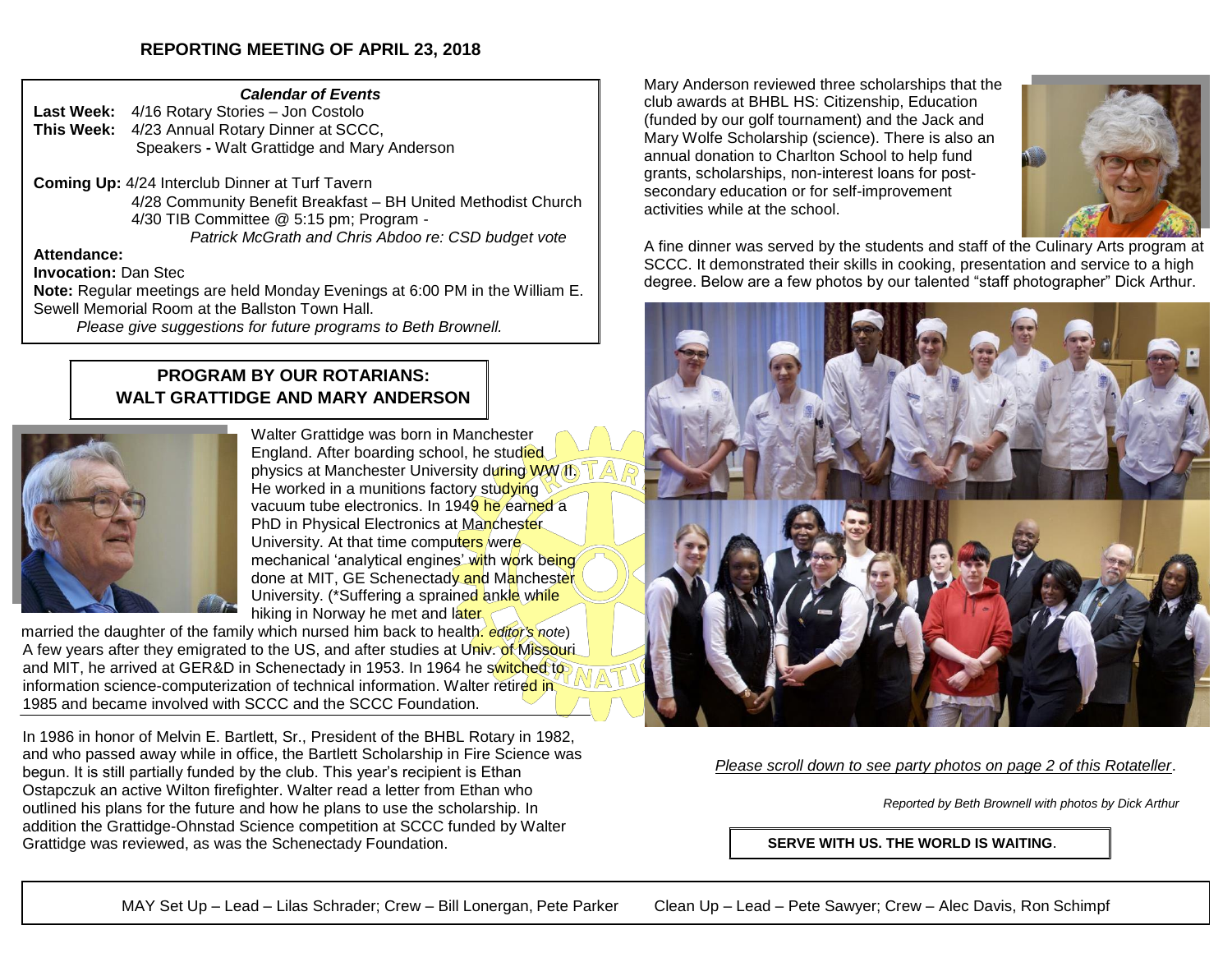# ROTARY "IS" SERVICE – IN THE COMMUNITY AND IN THE WORLD

 *It is also fun and fellowship at gatherings such as the one shown below.*